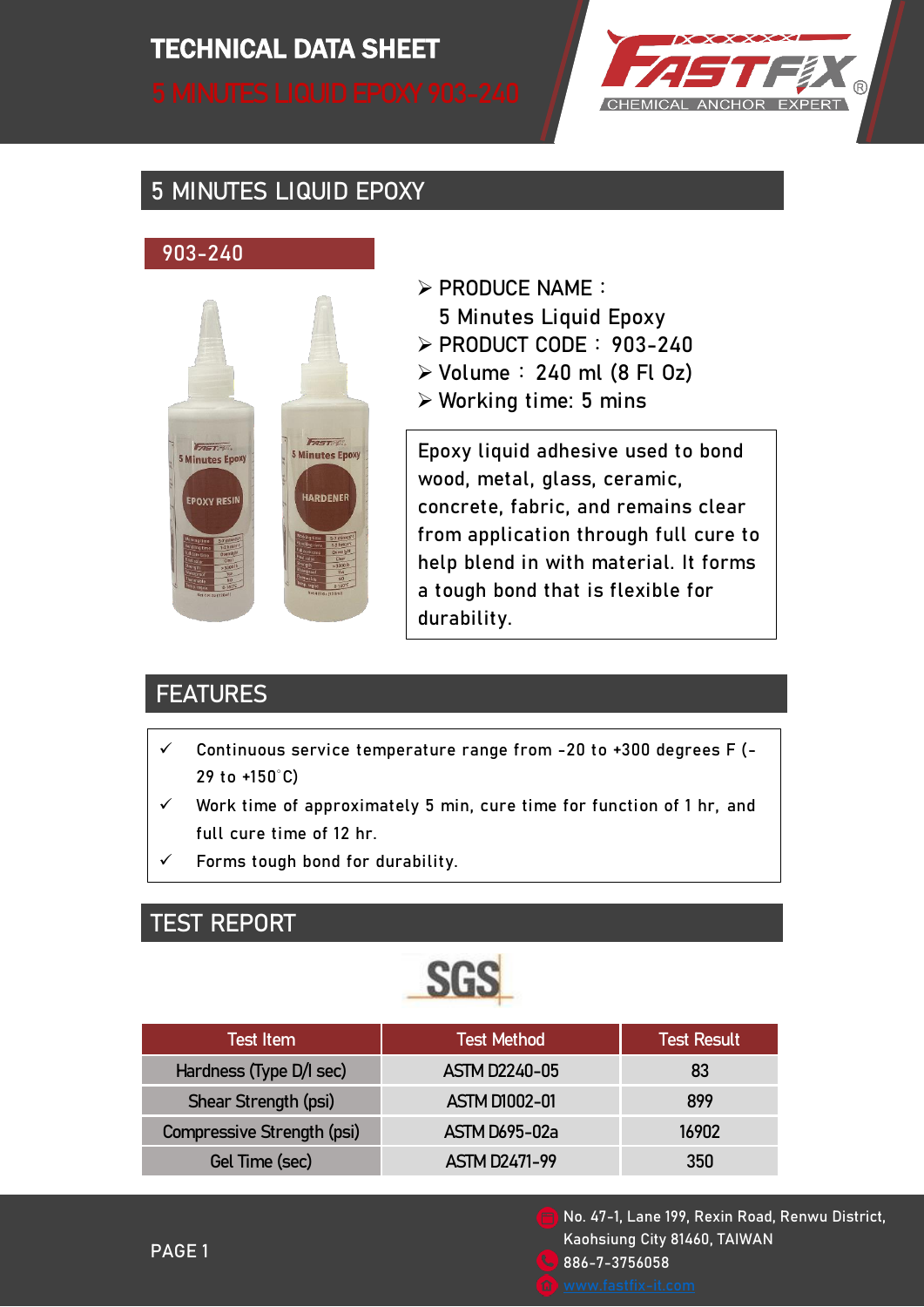# TECHNICAL DATA SHEET

5 MINUTES LIQUID EPOXY 903-240



## PRODUCT DATA

| <b>Clear Liquid Epoxy</b> |                    |  |  |  |
|---------------------------|--------------------|--|--|--|
| Part A & B                | Colorless          |  |  |  |
| Mixed                     | Clear, transparent |  |  |  |
| Ratio                     | 1:1                |  |  |  |
|                           |                    |  |  |  |

#### STORAGE CONDITION & SHELF-LIFE

- $\geq$  24 months from date of production if stored properly in original unopened, sealed and undamaged packaging in cool and dry conditions at temperatures between +5°C and +25°C.
- $\triangleright$  Protect from direct sunlight to avoid causing any deterioration and hardener (part B) turning to yellow.

#### TECHNICAL DATA

| <b>Typical Physical Properties</b> | <b>Results</b>                           | <b>Test Method</b>                     |
|------------------------------------|------------------------------------------|----------------------------------------|
| <b>Uncured</b>                     |                                          |                                        |
| <b>Mixed Viscosity</b>             | 10000 cps                                | <b>Adhesive Tensile</b>                |
| Mix Ratio By Volume                | 1:1                                      | Shear ASTM D1002                       |
| Mix Ratio By Weight                | 1:1                                      |                                        |
| <b>Mixed Density</b>               | 9.17 lbs/gal.: 1.10 gm/cc                | Dielectric Strength,                   |
| <b>Working Time</b>                | 5-7 min. (28 gm @ 72°F)                  | volts/mil ASTM D149                    |
| <b>Fixture Time</b>                | 10-15 min. @ 72°F                        | <b>Cure Hardness</b><br>Shore D ASTM D |
| <b>Functional Cure</b>             | 3/4-1 hr. @ 72°F                         |                                        |
| <b>Full Cure</b>                   | 12                                       | 2240                                   |
| <b>Service Temperature</b>         | Dry, $-40^{\circ}$ F to 200 $^{\circ}$ F |                                        |